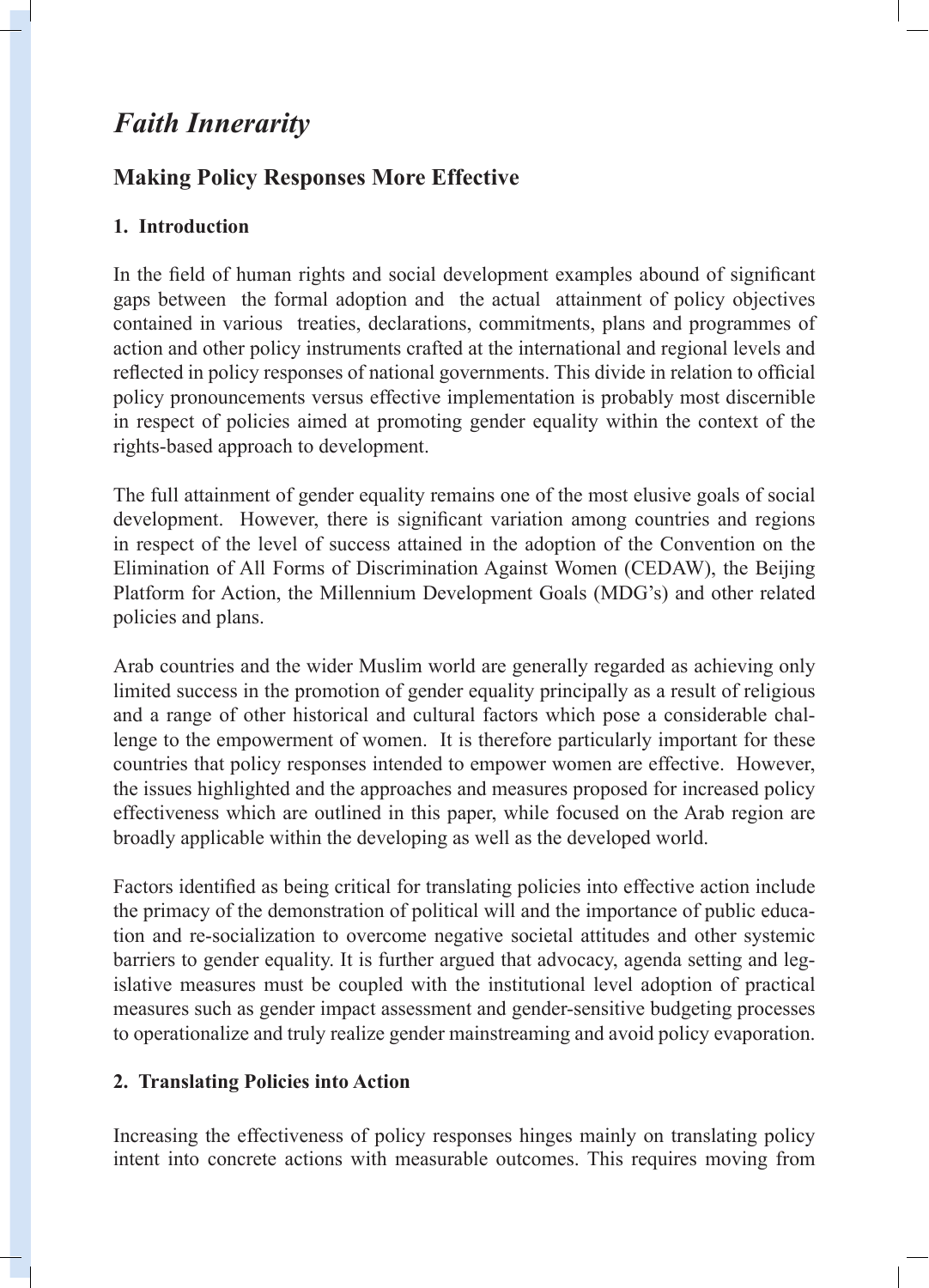rhetorical statements to devising optimal strategies to successfully drive the process of implementing policy decisions. These strategies must take into account a range of political, social, economic and institutional factors which are preconditions for realizing policy goals and objectives. Some of these factors are discussed below.

## *2.1 Political Will*

The usage of the term "political will" has been described as both ubiquitous and ambiguous and therefore often serving as a rhetorical tool. Post et al. (2008) observes that Hammergrens (1998) characterises political will as the "slipperiest of concepts in policy lexicon" while calling it "the sine qua non of policy success which is never defined except by its absence". It is therefore useful to indicate at the outset that the sense in which the term is being used in this paper reflects the ideal-type construct posited by Post et al. (2008) in which political will is defined as a contextual condition where a "sufficient set of political actors with a common understanding of a particular problem on the public agenda genuinely intends to support a commonly perceived, potentially effective policy solution." 99

Within the context of the Arab region where there are strong cultural traditions and social norms which pose a challenge to the enactment of the principles of gender equality political will is indispensable to effective policy responses. This political will must be demonstrated, among other things, through the passage of legislation, where required, coupled with support structures for enforcement through the justice system; and also the allocation of necessary resources for the implementation of related social intervention programmes and other initiatives. Political will must also encompass building broad public support for the required changes and reforms, even more so in circumstances where there is opposition from some sectors of the society.

As indicated in The Arab Human Development Report 2005 the spread of the concept of "women's empowerment" has resulted in a backlash from some socio-political forces which regard it as a western imposition and have therefore sought to resist the efforts of governments and women's organizations to implement development plans which adopt a gender perspective.<sup>100</sup> Within this scenario, state actors and other duty-bearers from a human rights standpoint must have a very strong commitment and resolve to counteract opposing forces and relentlessly pursue the realization of the provisions of CEDAW to which all Arab countries are signatories. Although, in some cases reservations have been entered in respect of central elements such as Article 2 – Principle of equality between men and women. Governments in the region should work toward retracting such reservations by making the required legislative changes at the national level, the need for which was cited by some countries as the cause for entering the res-

<sup>99</sup> Lori Post, Amber Raile and Eric Raile, Defining Political Will, Paper submitted to the 2008 Annual Meeting of the National Communication Association.

<sup>100</sup> The Arab Human Development Report 2005: Toward the Rise of Women in the Arab World, United Nations Development Programme, Regional Bureau for Arab States (RBAS), p. 6.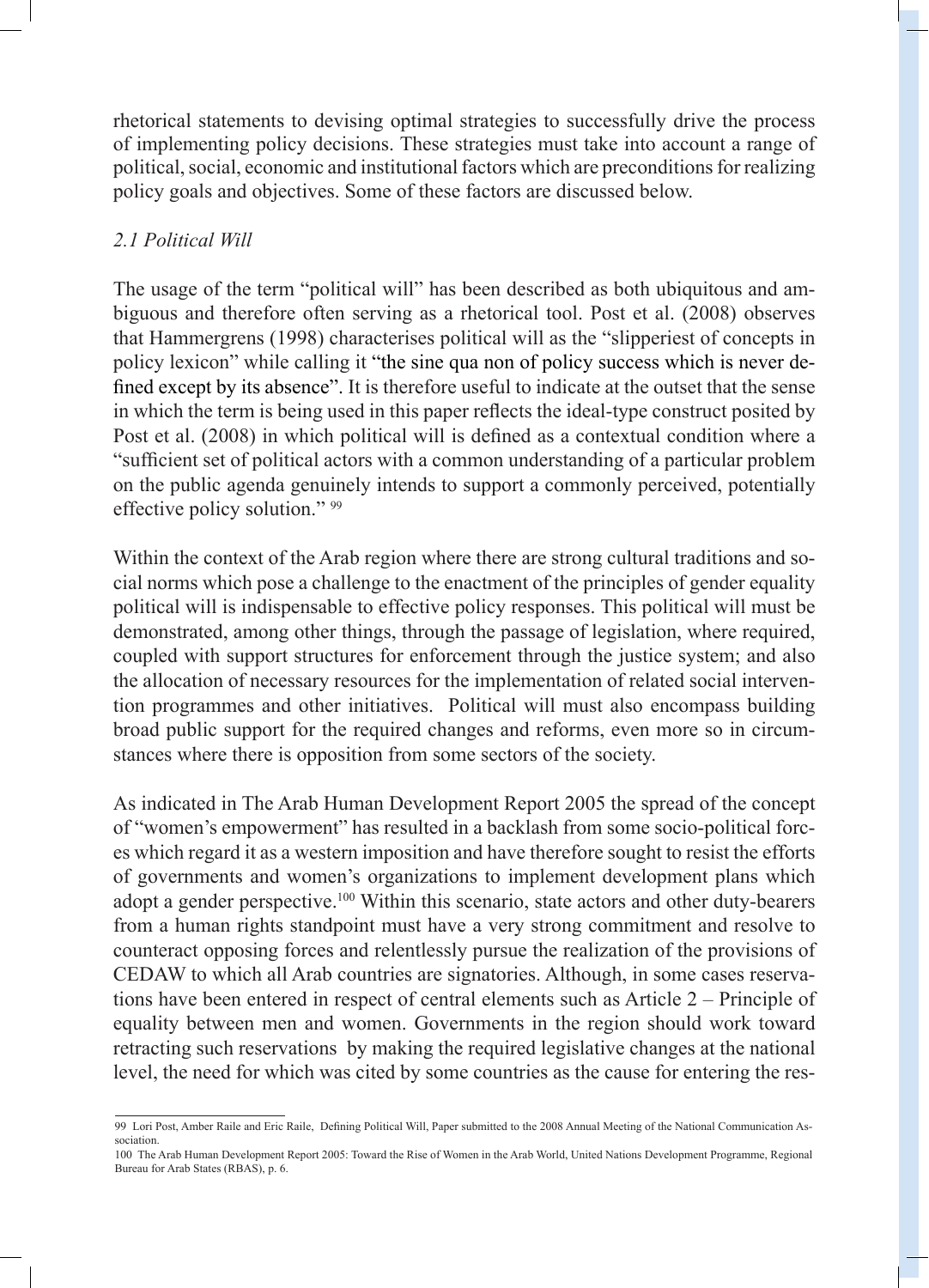ervations.

Political engagement with religious institutions and other influential bodies which oppose gender equality should be pursued drawing on growing favourable public opinion on issues such as women's education and political participation. Research has shown, for example, that the majority of persons in Arab countries believe that women and men have an equal right to education and that public opinion also endorse women's right to participate in political activity and hold executive positions.<sup>101</sup>

Charney (2009) argues that in practice, political will combines the existence of opinion, its intensity (often marked by a polarization of views) and salience.102 In this regard, the issue of Islam's cultural and political reassertion marked by the rise of Islamist movements and the related contending views concerning the position of women in the Muslim world as highlighted by Moghadam  $(2004)^{103}$  present not only a challenge but an opportunity for decisive political action.

The tension that now exists in the Arab region and elsewhere in the Middle East between "concepts of cultural heritage" and "concepts of cultural freedoms" has been widely observed and documented. It has also been generally acknowledged that in spite of a shared religion and culture there is considerable variability in gender norms and laws in the Arab World/Middle East and that significant changes have occurred in the position of women over time.<sup>104</sup>

A careful assessment of the forces at play which account for the notable differences between states in respect of the progress that has been made, suggest that the political will to improve the status of women coalesced around state action propelled by the activism of non-state actors, the latter including various types of women's organizations.

Moghadam (2004) identifies Tunisian feminists and women's NGO's as being among the most successful women's activists in working with Government agencies to develop and implement a national plan of action in accordance with the Beijing Platform for Action.<sup>105</sup> Tunisia, it is stated, "seems to have crafted a national identity and legal framework that reflects its own Arab-Islamic heritage as well as social and gender rights as understood internationally".106

Notwithstanding difficulties such as the ambivalence displayed by some states towards NGO's, this type of action can be intensified to ensure that the gender equality agenda is realized, even in those countries where the resistance to legislative and other reform

- 104 This is argued, for example by Moshadam (2004).
- 105 Op.cit p.48

<sup>101</sup> Arab Human Development Report 2005, pp. 8-.9.

<sup>102</sup> Craig Charney, Political Will: What is it? How is it Measured?, Presentation to: Advocacy Evaluation Advances Convening the California Endowment Los Angeles, CA, January 2009.

<sup>103</sup> Valentine M. Moshadam, Toward Gender Equality in the Arab/Middle East Region: Islamic Culture and Feminist Activism, Human Development Report Office, Occasional Paper, Prepared for the HDR 2004.

<sup>106</sup> Moshadam 2004, pp. 66-67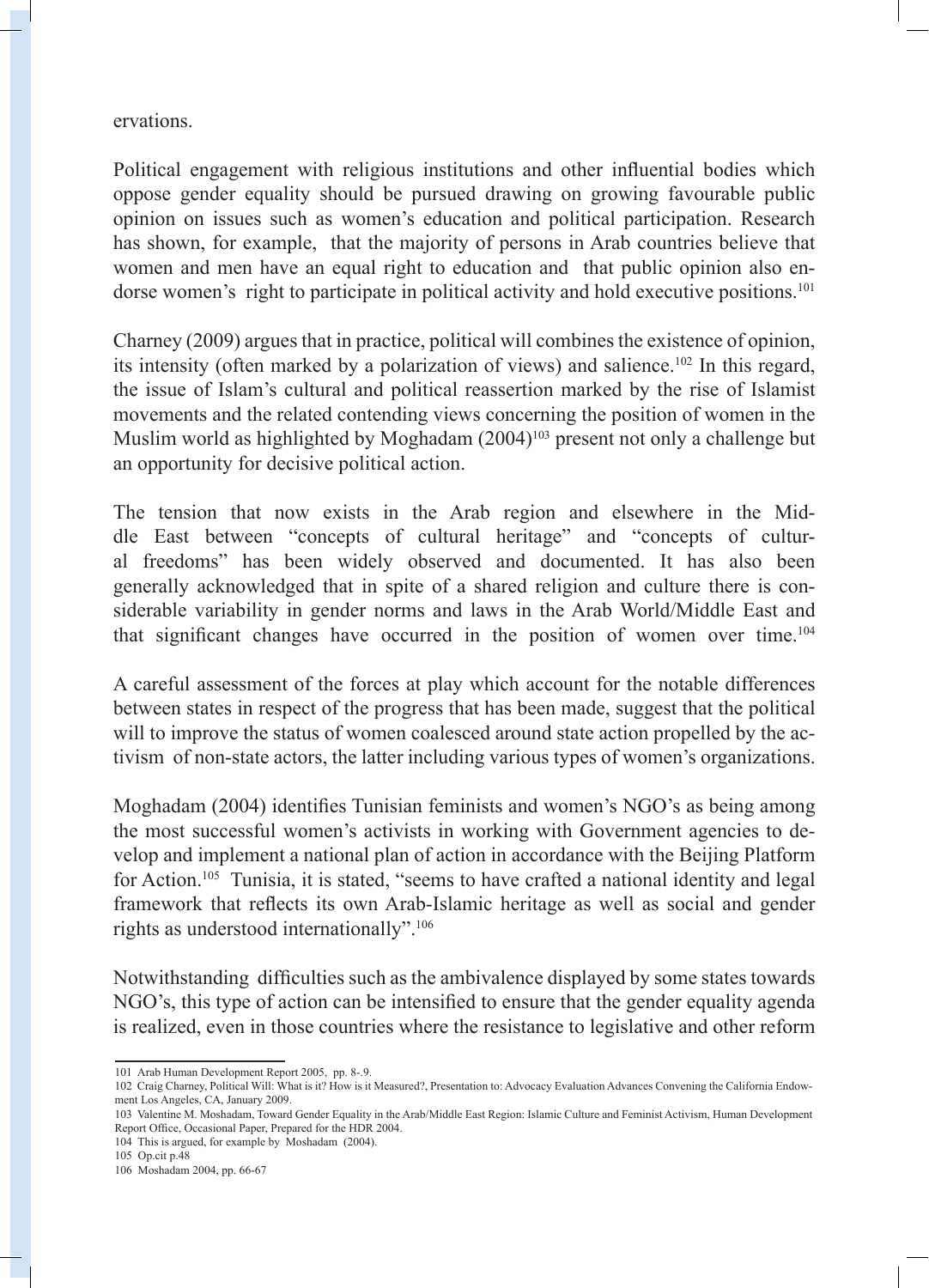measures is most pronounced.

#### *2.2 Public Education and Re-Socialization*

In the context of the social construction of gender relations, particularly the deeply engrained notions of what are the appropriate roles of women and men in society, the transformation of socio-cultural attitudes inimical to gender equality is essential for the effective implementation of gender policies. Strategies directed at achieving such attitudinal changes must involve all the agents of socialization including the family, educational and religious institutions, and the media which all perpetuate gender-role stereotypes and discriminatory practices. In this vein, the 2005 AHDR calls for changes in patterns of upbringing, education and media presentations to revise social norms, erase harmful stereotypes and vitally transform relations between the sexes in a culture of equal treatment.107 It states poignantly that:

*"Correction of outmoded assumptions and attitudes is a leading priority, one that demands...cultural and societal measures to instil in coming generations, a balanced vision of women and their role"108*

This correction must of necessity begin in the family as the most important agent of primary socialization. Patriarchy is established and reinforced in family relationships and it is there that patterns of gender discrimination are first practised and promoted. Principles of equality between males and females must be taught in the family beginning with children at the earliest ages. This should be demonstrated in actions such as encouraging the participation of children of both sexes in age-appropriate domestic chores and placing the same emphasis on daughters and sons attending school. This would naturally need to be aligned to state provision of equal opportunities for the education of boys and girls through legislation or other regulations to enforce universality.

The school curriculum is often a source for the reinforcement of gender-stereotypes. Major efforts are therefore required to ensure that values of equality are reflected in pedagogy and integrated in the curricula at all levels of the educational system from early childhood to tertiary education. According to the AHDR 2005 there is an enormous gap between the advances made by Arab women in political, social and economic fields and the stereotypical images presented in school curricula which confine them to domestic roles. The Report further indicates that as a consequence there have been demands by pedagogy specialists for the modification of some curricula and the formulation of new guidelines and concepts in respect of content "that rescues girls from the superficial setting to which they are still confined". It is further stated that these specialists have issued a call for Arab women to participate in the drafting of education policies "a task from which they have been almost completely excluded".

<sup>107</sup> The Arab Human Development Report 2005: Toward the Rise of Women in the Arab World, UNDP, Regional Bureau for Arab States (RBAS), p. 108 AHDR 2005 ,Forward, President of the Gulf Programme for United Nations Development Organizations (AGFUND) p.VII.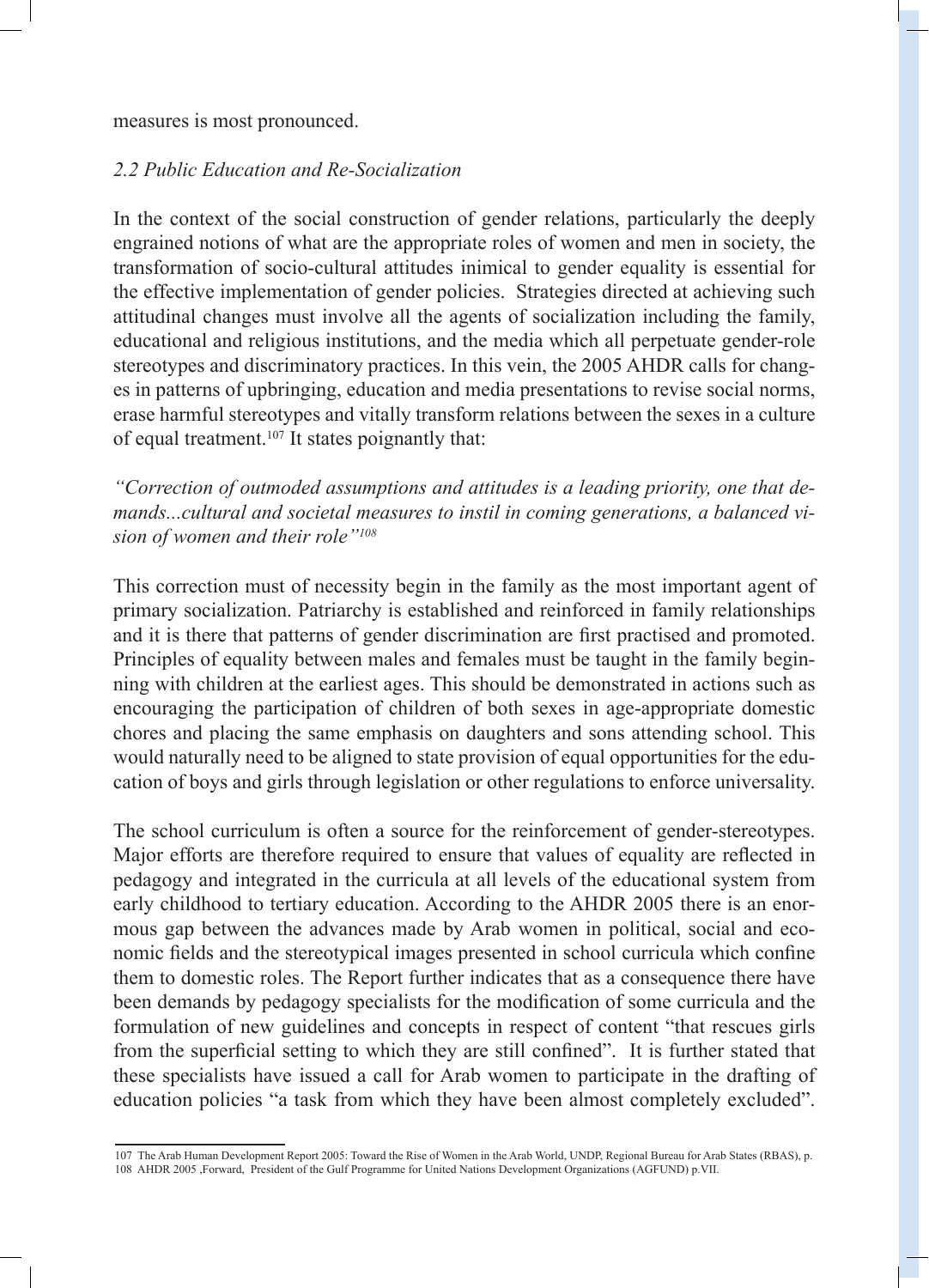This was supported by a random sampling of Arab curricula which estimated that there was less than 8 per cent female participation in the setting of school subjects.<sup>109</sup> Implementation of the demands of the pedagogy specialist would definitely promote and support freedom of choice of educational pursuit and eventually eliminate not only explicit but subtle limitations on the career options available to women.

Increasingly, the media plays a significant role in shaping social attitudes and social behaviours. It is an integral part of our lives and generates popular interest and debate about social problems. The manner in which women are presented in the media has far reaching implications for society.

In the 2005 AHDR the observation is made that current media forms such as the Internet and television channels with specialised programmes have benefitted the women's movement in ways that would not be possible by the print media alone. They have, it is argued, "facilitated new discourse of liberation by enabling women to occupy public spaces", thereby promoting gender awareness oriented towards social cohesion, equality and the principle of equity instead of sex-based discrimination. The Report, however, raises doubt as to whether the increased number of Arab women in the media has had a positive influence on "the general orientation of programming and the image of women" and points to the ongoing debate surrounding countervailing views: <sup>110</sup>

*"The Arab living room has become a veritable battleground in the war of information. Like the wars over the interpretation of Islamic jurisprudence, the clash of popular proverbs and the struggles of Arab civil society to promote the values of freedom and equality, it is a conflict that confronts citizens with different and confusing choices."*

Within the context of the foregoing, governments and development partners in the NGO community need to adopt innovative communication strategies and public education tools in a culturally sensitive manner to effectively raise awareness of gender issues in a positive direction and garner critical public support for the reform agenda bearing in mind the constant potential for conflict with Islamic orthodoxy.

As stated by the office of the United Nations Commissioner for Human Rights (UNCHR), "...human rights are universally recognized regardless of cultural differences but their practical implementation does demand sensitivity to culture". 111

An example referred to by the UNCHR is that of a manual for women's human rights education in Muslim societies – written by female activists from various Islamic backgrounds – covering issues such as rights within the family, autonomy in family planning decisions, rights to educational employment and rights to political participation.

<sup>109</sup> AHDR 2005, p. 17

<sup>110</sup> AHDR 2005, p. 15

<sup>111</sup> Frequently Asked Questions on a Human-Rights Based Approach to Development Cooperation, Office of the United Nations High Commissioner for Human Rights, 2006, p.5.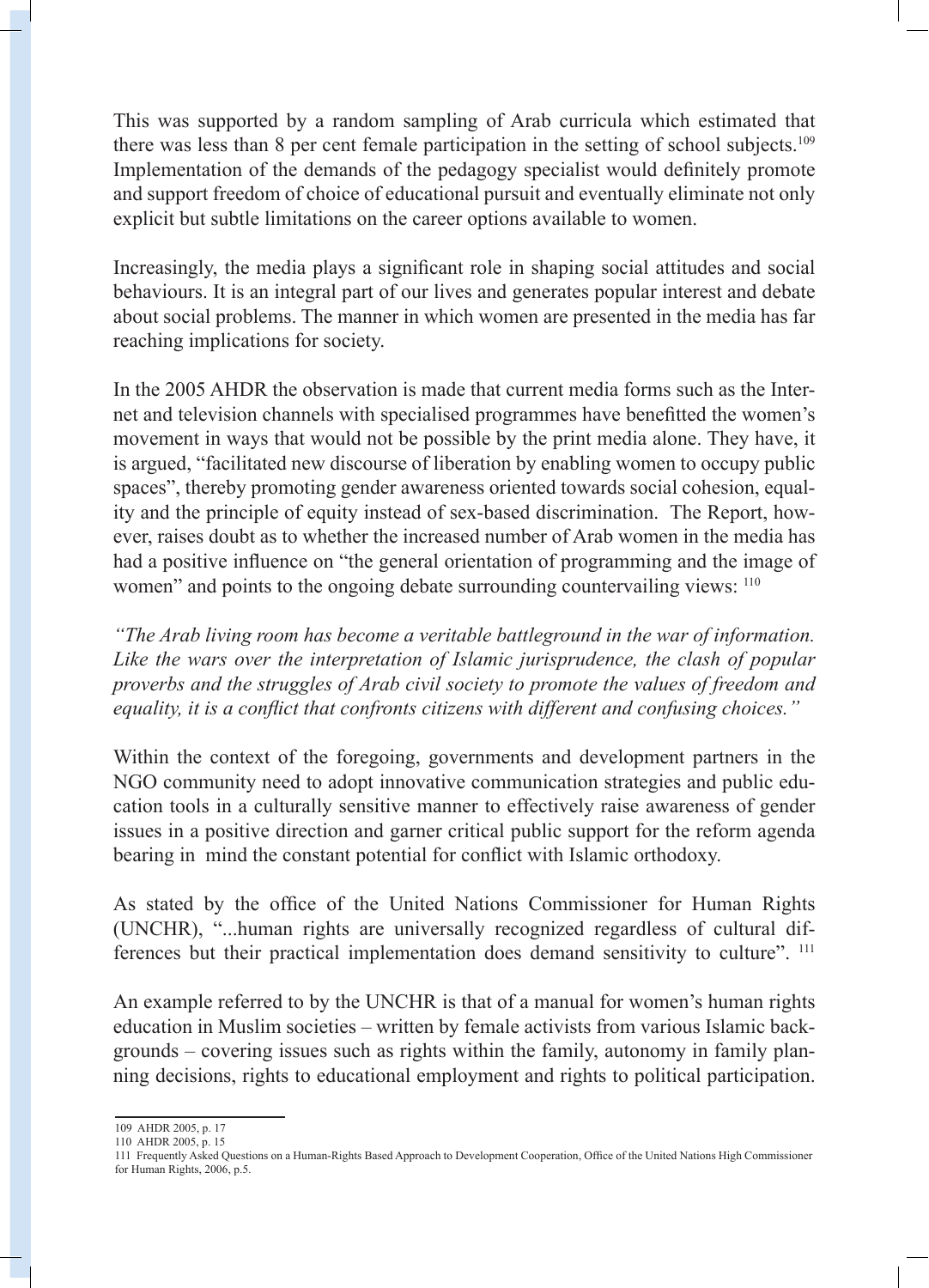This manual uses "interactive and interpretative exercises" which "interweaves excerpts from the international human rights with verses from the Koran, Sharia-rules, stories, and personal experiences".<sup>112</sup>

*2.3 Effective Gender Mainstreaming*

Effective gender mainstreaming is central to the successful outcome of policies promoting gender equality. As reaffirmed by Murison (2004), gender mainstreaming involves all the stages between analysis and its incorporation into the policy and programme decisions that will contribute to equality of outcome for men and women in all development initiatives. It also includes advocacy, networking and knowledge management and is concerned with policy influence as well the design of projects and programmes. A clearly defined strategic plan is necessary to ensure that the various elements produce coherent results.<sup>113</sup>

Adopting a model of three interrelated "spheres" of gender mainstreaming put forward by the Swedish Development Agency (SIDA), Murison (2004) elaborates fourteen elements of a complete gender mainstreaming strategy:<sup>114</sup>

### *Level One - Organization's structure, policies and culture*

- *1. A clear policy on its commitment to gender equality*
- *2. Time-bound strategies to implement the policy*
- *3. Human resource practices that are gender sensitive*

*4. Internal tracking and monitoring capability to ensure that strategic milestones are being reached.*

- *5. Central gender mainstreaming unit*
- *6. Recognized network of staff responsible for gender equality*

#### *Level Two - The organization's programmes*

*7. Systematic on-going consultations with women, as well as men, to identify their own priorities, success stories, lessons learned, tools and mechanisms.*

*8. Project management that is technically proficient and aware of implications of gender differences for project outcome.*

*9. Effective monitoring and reporting mechanisms*

*10. Gender Analysis as a subset of socio-economic analysis*

## *Level Three – The Outcomes and impact*

<sup>112</sup> This illustration by the UNCHR (2006 p. 5) is in reference to a document by M. Afkhami and H. Vaziri entitled Claiming our Rights: A Manual for Women's Human Rights Education in Muslim Societies (Bethesda, Sisterhood is Global Institute 1996). The UNCHR cites as its source for this information C. Nyamu-Musembi, "Towards an actor-oriented perspective on human rights", IDS Working Paper 169 (Brighton Institute of Development Studies October 2002), p. 9.

<sup>113</sup> Sarah Murison (2004), Elements of a Gender Mainstreaming Strategy: A fourteen-point framework, p.2

<sup>114.</sup> Op.cit pp. 2-9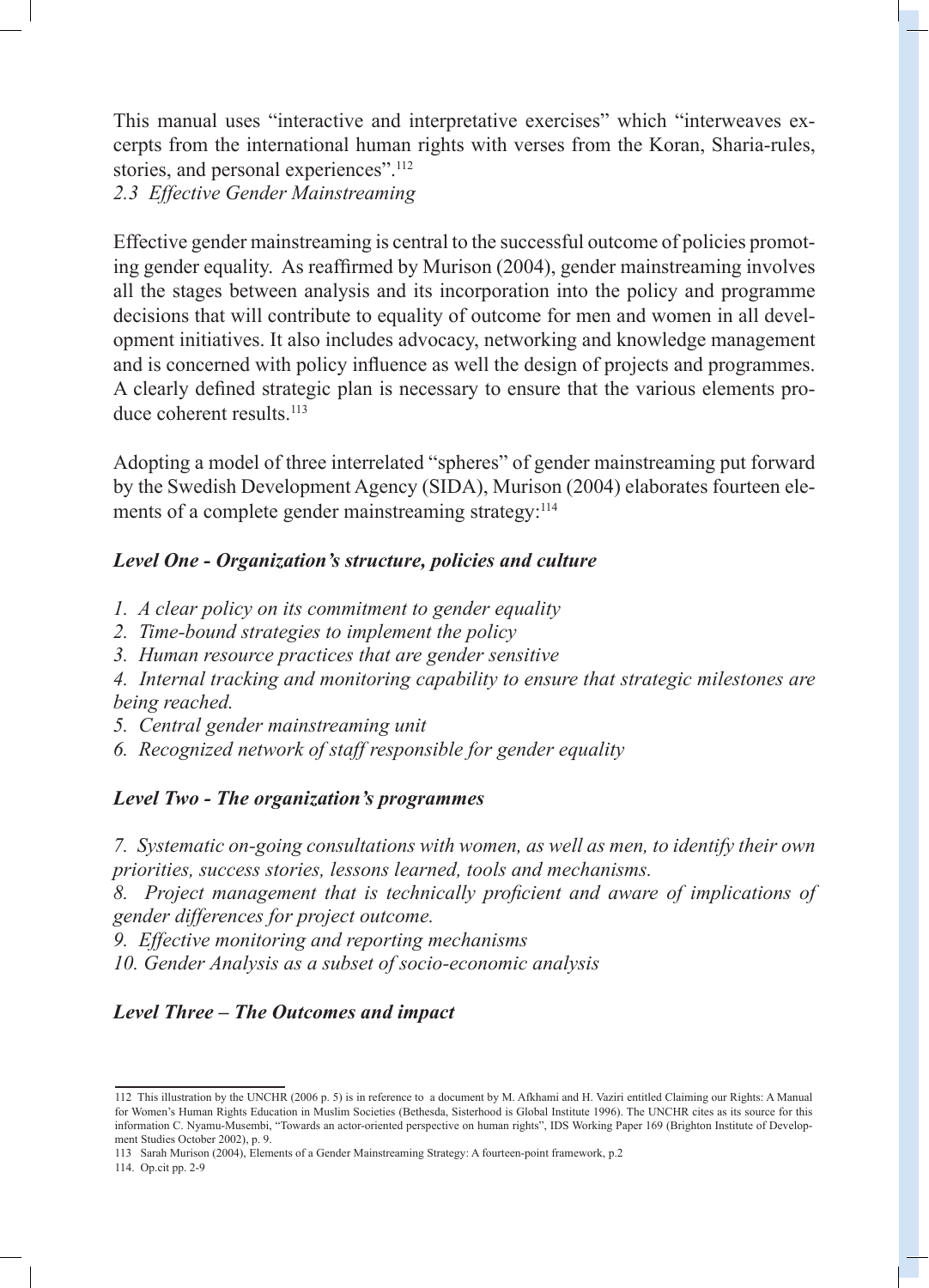*11. Relevant baseline information, and appropriate milestones and indicators so that progress towards gender equality can be identified and described.*

*12. Consultation with the community concerned to check and compare their perspectives with the information revealed by formal indicators.*

*13. Clear reporting mechanisms that can get the word out efficiently.*

*14. Good relationship with the media, opinion leaders and decision makers both in the community served and wider society, so that lessons learned can be effectively disseminated, and absorbed into social practice.*

This approach to gender mainstreaming proposed by Murison within an organizational context is relevant to government institutions and can serve as a useful guide in ensuring that concrete steps are taken to translate gender policies into action both within state organizations and the constituencies which they serve through various programmatic interventions.

### *2.4 Gender Impact Assessment*

The gender implications of some policies are clear but there are others where the relevance of gender is not as readily apparent and these policies may consequently be considered gender-neutral; although in reality they have a differential impact on women and men leading to unintended effects and outcomes.

Gender Impact Assessment (GIA) is regarded as one of the tools of 'gender roofing'<sup>115</sup> and has been adopted by a number of EU member states for implementing mainstreaming. It involves an assessment of policies and practices to determine whether they will affect women and men differently, with the objective of adapting these policies/practices to ensure that any discriminatory effects are eliminated.116

Gender Impact Assessment enhances the process of gender mainstreaming and could assist policy makers in the Arab region to incorporate a gender perspective in the development of policies, plans and programmes. Ideally, GIA should be done at an early stage of the decision-making process so that changes can be made where required or action redirected. Sex-disaggregated data and expertise in the dynamics of gender relations are critical for conducting this type of analysis.

The GIA process addresses two principal questions. Firstly, is there inequality or a potential inequality between women and men in the area under consideration? Secondly, if there is, what can be done about it? $117$  When it is established that a proposed policy is discriminatory or has the potential to foster inequality, the GIA is applied in the investigation of the situation so that the root cause of the inequality can be identified

<sup>115</sup> Marie Crawley and Louise O'Meara (2004) define 'gender proofing' as "The Means by which it is ensured that policies and practices within organizations have equally beneficial effects on men and women".

<sup>116</sup> Marie Crawley and Louise O'Meara (2004), Gender Impact Assessment Handbook, p. 8

<sup>117</sup> See Crawley and O'Meara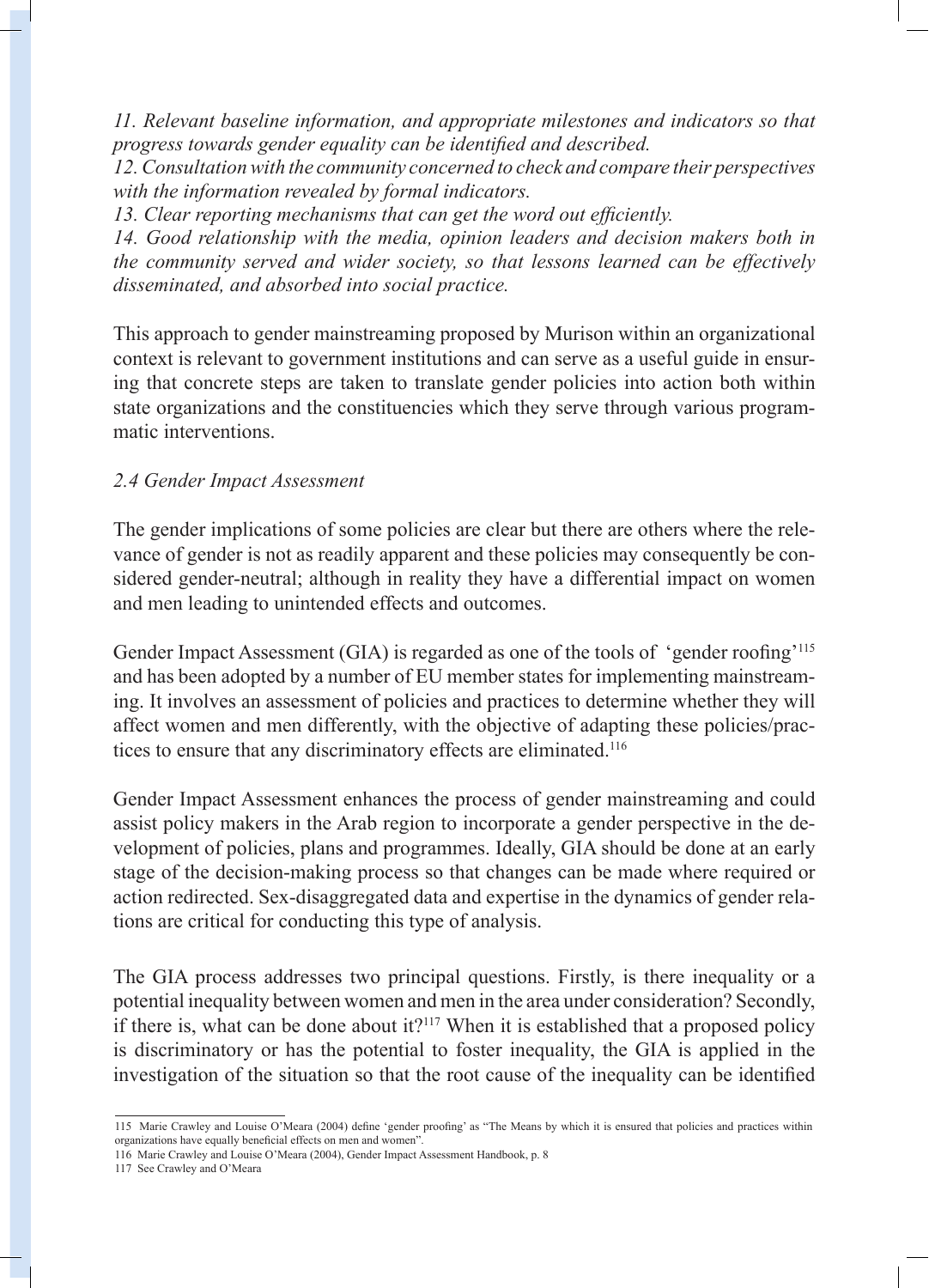and remedial action instituted. The aim of the GIA is not seek to apportion blame for inequalities which exist or past discrimination, but searches for an understanding of the cause and takes action to ensure that there is no reoccurrence. The realization of equality of opportunity may require affirmative action.<sup>118</sup>

Attention to 'indirect' or 'unintentional' discrimination not easily detectable is considered as one of the strong features of the GIA. As stated by Crawley and O'Meara(2004) :<sup>119</sup>

One of the strengths of the gender impact assessment process is that it focuses on indirect or unintentional discrimination. In-direct discrimination can be very subtle and based on given beliefs, assumptions and practices which go largely unchallenged and, as such, are considered 'normal'.

The following have been identified as the main steps in the multi-dimensional GIA process:120

- Step 1: Analysis of the present situation Determining the initial position of individuals in a certain context - at cultural, social, political and economical level - by gender with respect to the dimensions of participation, resources, norms and values, and rights. This initial assessment is intended to determine the intensity of the gender equality deficit and thereby feed into determining the priority to be attached to gender equality in the formulation, the monitoring and development of the policy measures. It also provides a benchmark against which to assess policy outcomes.
- Step 2: Analysis of future trends Future risks and past trends are taken into account as well as any contradictory direction trends in gender deficits that may be operating.
- Step 3: Determining Priority The main goal of this step is to determine priority based on the range of policies that actively promote gender equality thorough an assessment of the current degree of inequality and its potential impact on women and men.
- Step 4: Assessing general impact of the programme Assessing the potential impact of the programme with reference to participation, resources, norms and values and rights.

<sup>118</sup> Crawley and O'Meara, p. 16

<sup>119</sup> Op. cit p. 16

<sup>120</sup> Evaluating Socio Economic Development, SOURCEBOOK 2: Methods & Techniques Gender Impact Assessment, pp 3-10, [http://ec.europa.eu/ regional\_policy/sources/docgener/evaluation/evalsed/sourcebooks/method\_techniques/conducting\_impact\_assessments/gender/index\_en.htm]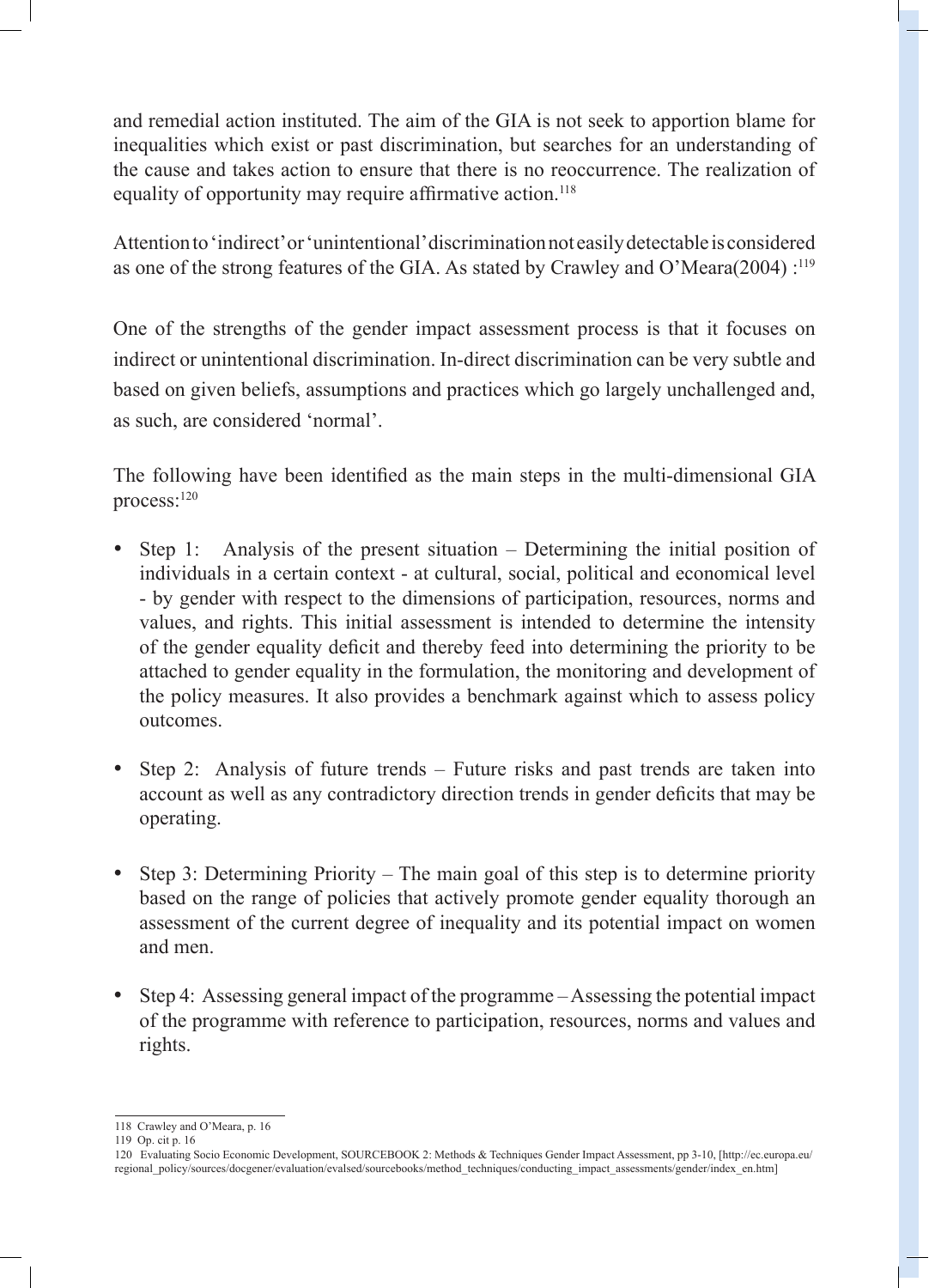- Step 5: Assessing specific and direct impact of the programme Assessing the impact of the policy on a particular group of women and men.
- Step 6: Assessing specific in-direct impact of the programme Assessing the indirect impacts of the current state of gender inequalities and proposed policies.
- Step 7: Defining further development Identifying ways in which a policy might be redesigned to promote gender equality, to determine where the policy is assessed to have a negative impact on gender equality and/or to be broadly gender neutral.
- Step 8: Defining a set of gender sensitive evaluation indicators The definition of a gender sensitive evaluation indicators is necessary to identify essential data that will be useful for the comparison between potential and effective impacts of a programme.

Documentation on the use of GIA methodologies indicate that clear political commitment and recognised institutional procedures are required for the process to be effectively implemented. Also needed are instruments and methodological toolkits linked to method-based difficulties that may be encountered in GIA exercises. <sup>121</sup>

### 2.5 *Gender Responsive Budgeting*

For the Arab/Muslim region as in other parts of the world, the allocation of public resources within the broader scope of a government's macroeconomic policy framework is of fundamental importance to making policy responses more effective and realizing gender equality goals. In this regard, a very useful practical tool is the introduction of gender-sensitive approaches in budgeting processes.

The emergence of the concept of gender responsive budgets is based on the increasing recognition of the gap between the stated gender equality commitments of governments and how budgetary resources are allocated. Gender budgeting, pioneered by Australia, gained momentum internationally in 1995 influenced by the recommendation in the Platform for Action that:<sup>122</sup>

*Governments should make efforts to systematically review how women benefit from public sector expenditures; adjust budgets to ensure equality of access to public sector expenditures, both for enhancing productive capacity and for meeting social needs.*

As outlined by Budlender et. al (2003), gender-responsive budget initiatives constitute a method of assessment of the impact of government revenue and expenditure on

<sup>121</sup> Op. cit p. 10

<sup>122</sup> Rhonda Sharp, Budgeting for Equity: Gender budget initiatives within a framework of performance oriented budgeting.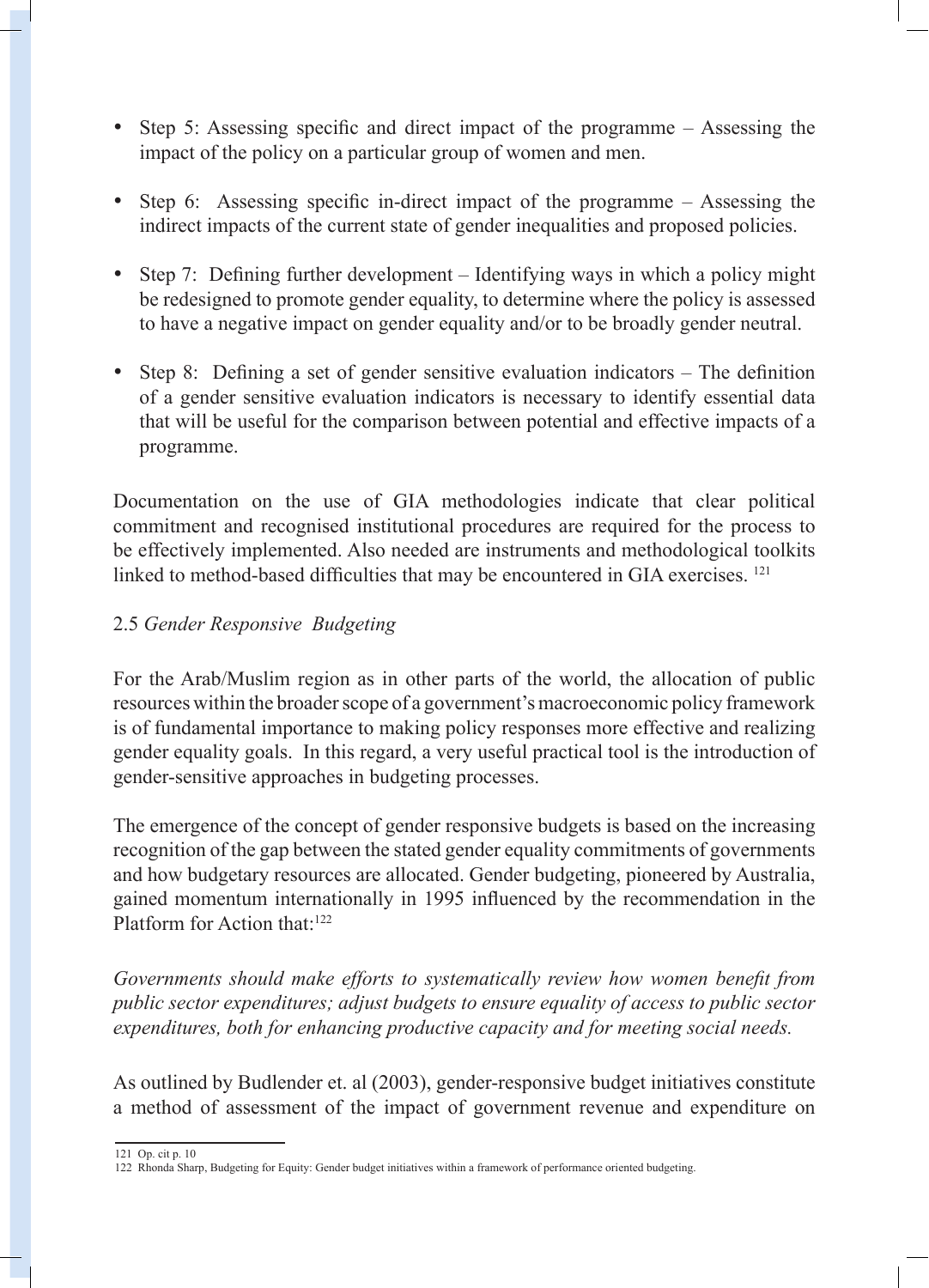women and men girls and boys and are known by several names, 'women's budgets', 'gender-sensitive budgets', 'gender budgets', and 'applied gender-responsive budgets'. These initiatives help to 'improve economic governance and financial management', provide feedback to government on whether it is meeting the needs of different group of women and men and girls and boys'. From the standpoint of those outside of government they can be used to 'encourage transparency, accountability and participation' and also 'provide data that can be used for advocacy'.<sup>123</sup> Budlender concludes that:

*For those both inside and outside government, gender budget work provides information that allows for better decision-making on how policies and priorities should be revised and the accompanying resources needed to achieve the goal of gender equality.*

It is also observed that the application of gender responsive budget initiatives vary across countries based on a range of factors such as the social and economic context, whether they are coordinated by government or civil society organizations, the capacity of the institutions to implement them and whether they focus on national or sub-national levels.124 The quest by practitioners 'to adopt the methodology to their specific situation, needs and interests' is regarded as one of the strong features of gender budget work.<sup>125</sup>

The gender responsive budget methodology has been endorsed in the five-year review of the implementation of the Beijing Declaration and Platform for Action (Beijing +5), the Monterrey Consensus, and the communiqué of the 2002 Commonwealth Finance Minister's Meeting. <sup>126</sup>

125 Budlender and Hewitt (2003)

<sup>123</sup> Debbie Budlender and Guy Hewitt, Engendering Budgets: A Practitioners' Guide to Understanding and Implementing Gender Responsive Budgets, Commonwealth Secretariat 2003

<sup>124</sup> Budlender and Hewitt, Engendering Budgets: A Practitioners' Guide to Understanding and Implementing Gender Responsive Budgets, Commonwealth Secretariat 2003

<sup>126</sup> Budlender and Hewitt (2003)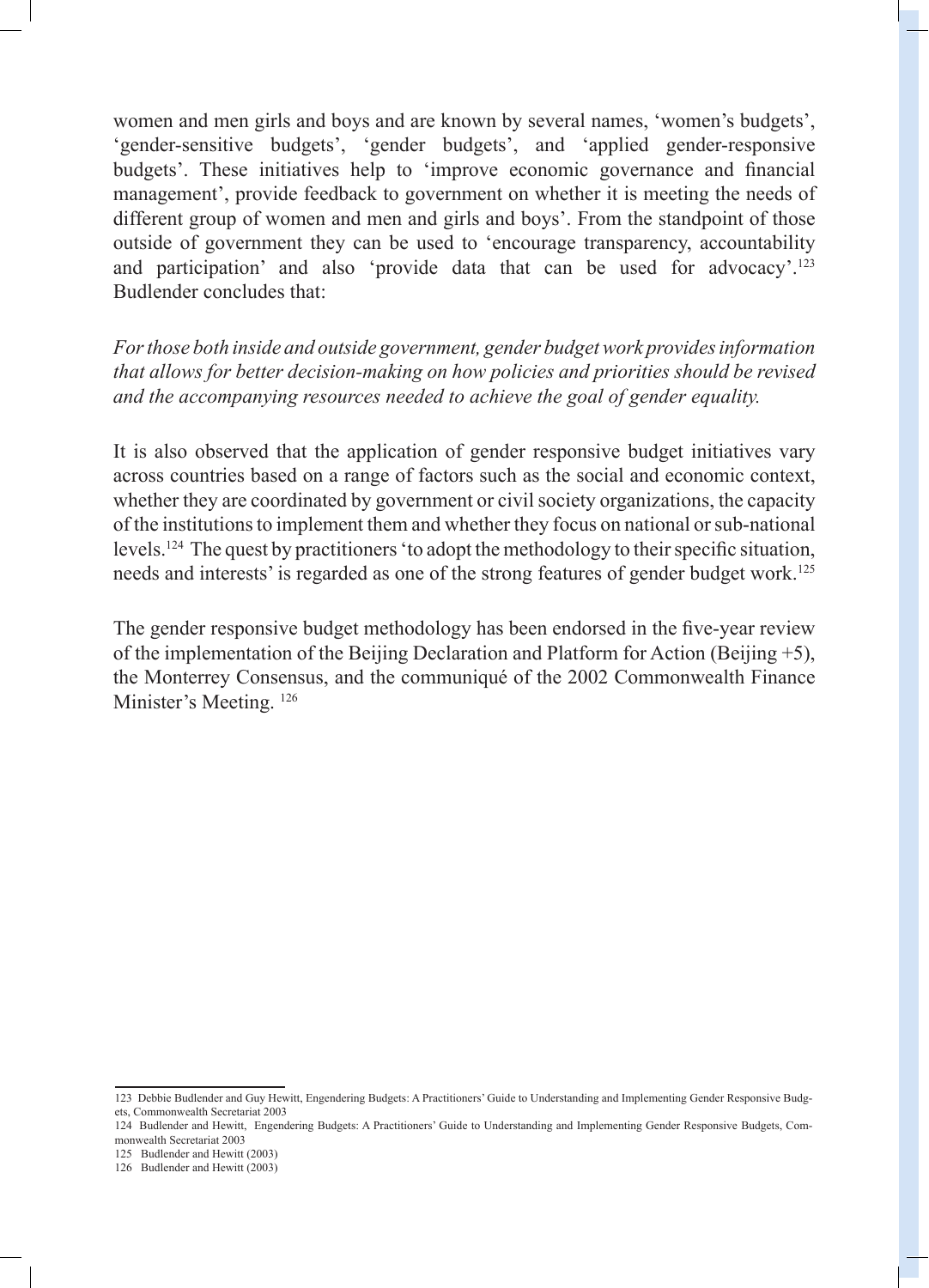#### Text Box 1 **Beijing + 5 called upon governments to:**

*Incorporate a gender perspective into the design, development, adoption and execution of all budgetary processes...in order to promote equitable effective and appropriate resource allocations to support gender equality and development programmes which enhance women's empowerment and develop the necessary analytical and methodological tools and mechanisms for monitoring and evaluation.*

**Commonwealth Finance Ministers 2002:**

Agreed to make substantial progress on implementing genderresponsive budgets within their respective budget setting processes.

Proponents of the concept of gender budgets have correctly emphasised that they are not separate budgets for women and girls but rather the analysis of public resources through 'gender lens'. In essence, they represent attempts to break-down national or local budgets on the basis of gender impact. Diane Elson (1997), development economist and a leading expert in the field, identifies the key questions in the gender responsive budget process as:127

- What impact does a fiscal measure have on gender equality?
- Does it reduce gender inequality; increase it?
- Or leave it unchanged?

 According to Sharp (2003), the three (interrelated) core goals of gender responsive budgets are to:<sup>128</sup>

- raise awareness and understanding of gender issues and impacts of budgets and policies;

- make governments accountable for their gender budgetary and policy commitments;

- change and refine government budgets and policies to promote gender equality.

It is further argued by Sharp (2003) that:

*Gender responsive budgets have emerged as an important and widespread strategy for shining a brighter light on what government budgets have and have not done towards* 

<sup>127</sup> Cited by Isabella Bakker, Gender Budget Initiatives: Why They Matter in Canada, Canadian Centre for Policy Alternatives (CCPA), 2006.

<sup>128</sup> Rhonda Sharp, Budgeting for Equity: Gender budget initiatives within a framework of performance oriented budgeting, 2003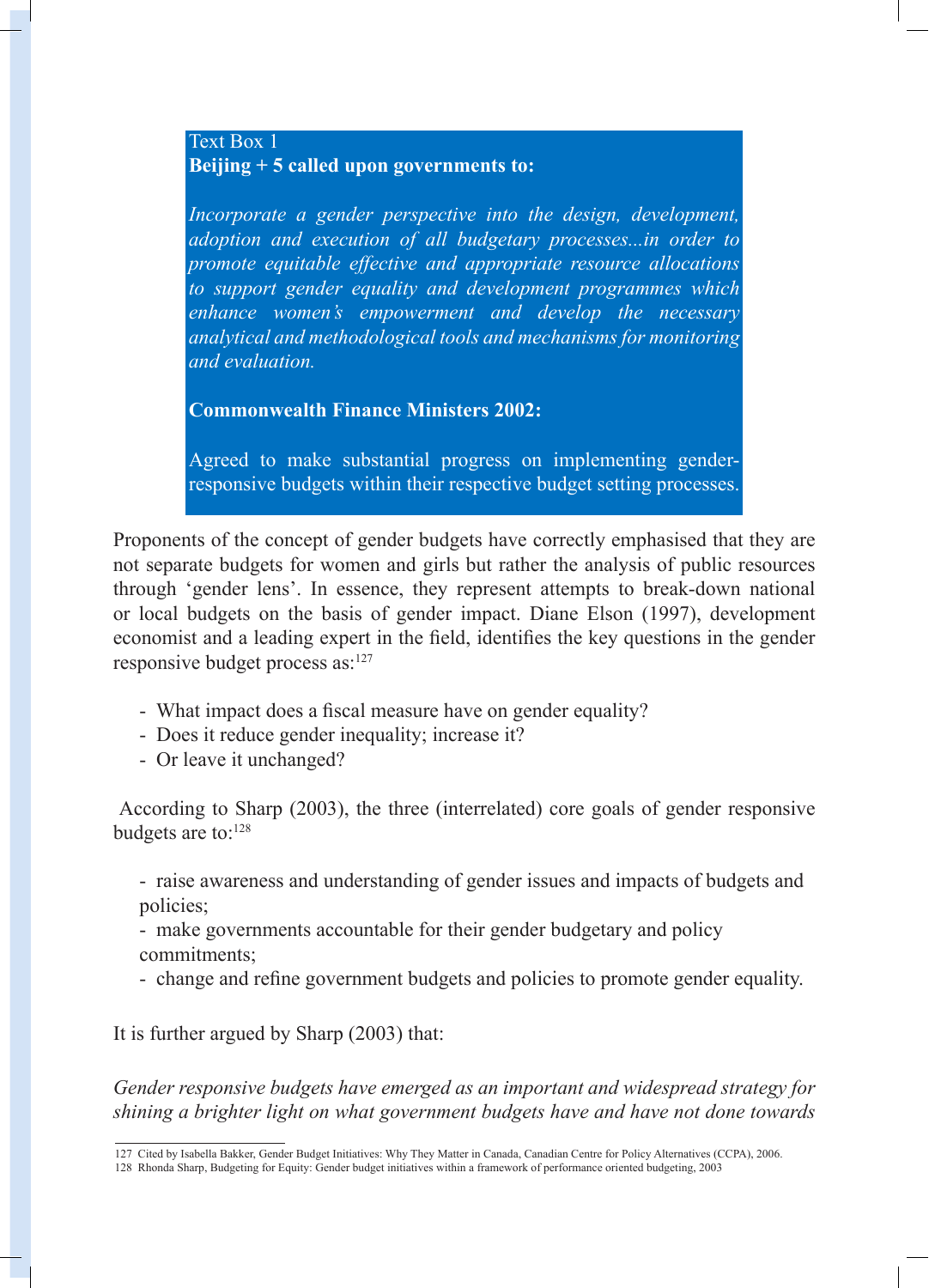*the promotion of economic and social equality between men and women.*

The increase in the adoption of gender responsive budgets has been described by Budlender (2003) as 'phenomenal'. This is evidenced by the fact that in 1995 there were only a few countries and agencies involved in the practice and by 2003 there were over sixty executing some form of gender budget process and many development agencies either having a gender responsive budget programme or providing support at the country level. 129

The considerable support provided by donor and multilateral agencies in the form of assistance, research and information dissemination, has been a major contributor to the rapid growth of gender responsive budget initiatives.<sup>130</sup>

There is significant variation in approach to gender responsive budgets with the efforts of some countries being characterised as 'one-off exercises'. In some instances the process has also been found to be largely 'dependent on external assistance' provided. It is therefore emphasised that gender responsive budgets have the greatest potential impact as a continuous process instead of a 'one-off exercise', and also where there is local ownership rather than it being donor driven.<sup>131</sup>

It has been observed that while a number of tools and processes have contributed to a better understanding of the gender impact of budgets, success has been limited in terms of 'achieving accountability and changes to policies and resource allocation'. This, it is argued, has weakened gender responsive budget initiatives 'as a strategy for embedding gender into mainstream policy and budgetary processes and outcomes'. As stated by Sharp:  $132$ 

It is now widely appreciated that gender budgets haven't yet fulfilled their potential and need to extend their strategies. In particular various commentators are advocating that the next step for gender budgets is to bridge the gap between undertaking gender sensitive analyses and for instituting a gender sensitive budget.

In light of this need to make further advances in the field of gender responsive budgets, UNIFEM supported research has explored the implications of public sector performance oriented reforms in government budgeting for such initiatives. The principal task of the research was to determine whether 'performance oriented budgeting could serve as framework for making budgets more gender responsive'. The main aim was to develop strategies for gender responsive budget initiatives to more effectively realize their goals within a performance oriented budget framework.133 This was approached

<sup>129</sup> Debbie Budlender and Guy Hewitt, Engendering Budgets: A Practitioners' Guide to Understanding and Implementing Gender Responsive Budgets, Commonwealth Secretariat 2003

<sup>130</sup> Rhonda Sharp, Budgeting for equity: Gender Budget Initiatives within a framework of performance oriented budgeting.

<sup>131</sup> Debbie Budlender and Guy Hewitt, Engendering Budgets: A Practitioners' Guide to Understanding and Implementing Gender Responsive Budgets, Commonwealth Secretariat 2003

<sup>132</sup> Rhonda Sharp, Budgeting for equity: Gender Budget Initiatives within a framework of performance oriented budgeting, p. 18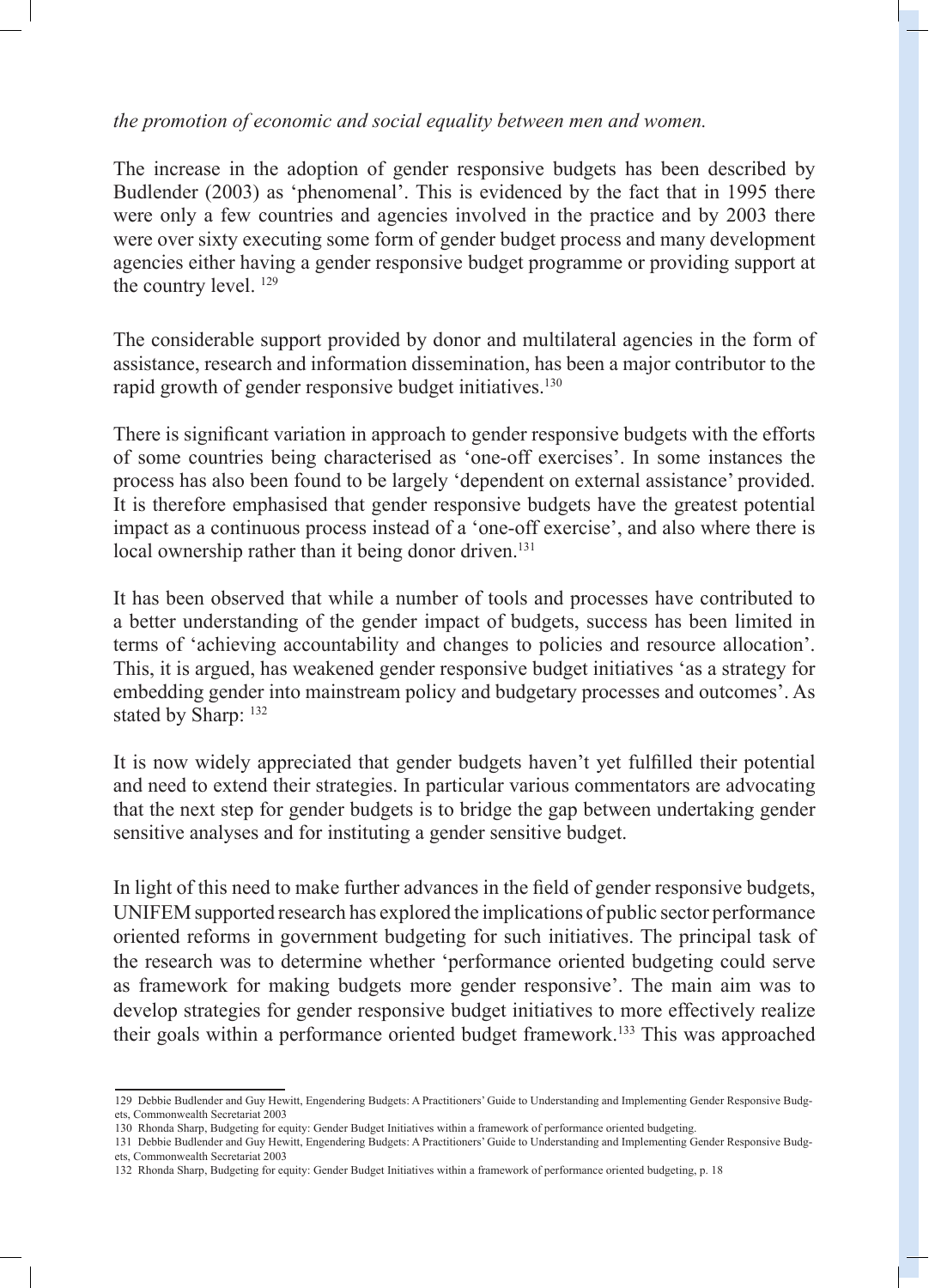with particular reference to "output and outcomes" budgeting, which was identified as 'the most recent manifestation of performance oriented budgeting'.134 The research results have indicated that with appropriate changes, output and outcome budgeting can contribute toward the achievement of genuine progress towards gender equality.

The potential for the development of synergies between performance oriented budgeting and gender responsive budgets is very useful for developing as well as developed countries. This is especially important because within the framework of improved governance structures for increased accountability and transparency, many countries have undertaken public sector reform programmes - or are in the process of doing so – in which performing oriented budgeting is among the major features. Linking gender responsive budgets to the overall process of public sector reform can play a very positive role in the mainstreaming of gender equality goals in state institutions.

In the Arab region Morocco and Egypt are among those countries that have implemented gender responsive budgeting processes and the outcomes of those initiatives can be analysed in terms of lessons of experience which could benefit the region as a whole. The evaluation of their experience should take into account reflections on the manner in which a link with performance oriented budgeting would increase effectiveness.

A gender inclusive macro-economic framework is crucial to the attainment of gender equality goals at sector and project level. As a consequence, attention must be given to gender considerations in all macro-economic activities through which policies are translated into programmes. This is relevant not only at the national but also at the regional level. The Beijing Declaration and Platform for Action calls upon Regional Financial Institutions to:

- increase resources allocated to eliminating absolute poverty;
- support financial institutions that serve low income, small scale and micro-scale women entrepreneurs and producers
- increase funding for the education and training needs of girls and women;
- revise policies, procedures and staffing in order to ensure that investments and programmes benefit women; and
- allocate loans and programmes for implementing the Platform for Action.

<sup>133</sup> Rhonda Sharp (2003), Budgeting for equity

<sup>134</sup> As elaborated by Sharp: "Output and outcomes budgeting involves measuring the outputs (products and services delivered by agencies) and outcomes (the impacts of government policies) of the government budget and incorporating this performance information into budgetary decision making processes". The performance of government is thus "assessed in terms of its capacity to achieve 'value for money' by applying the performance criteria of economy, efficiency and effectiveness".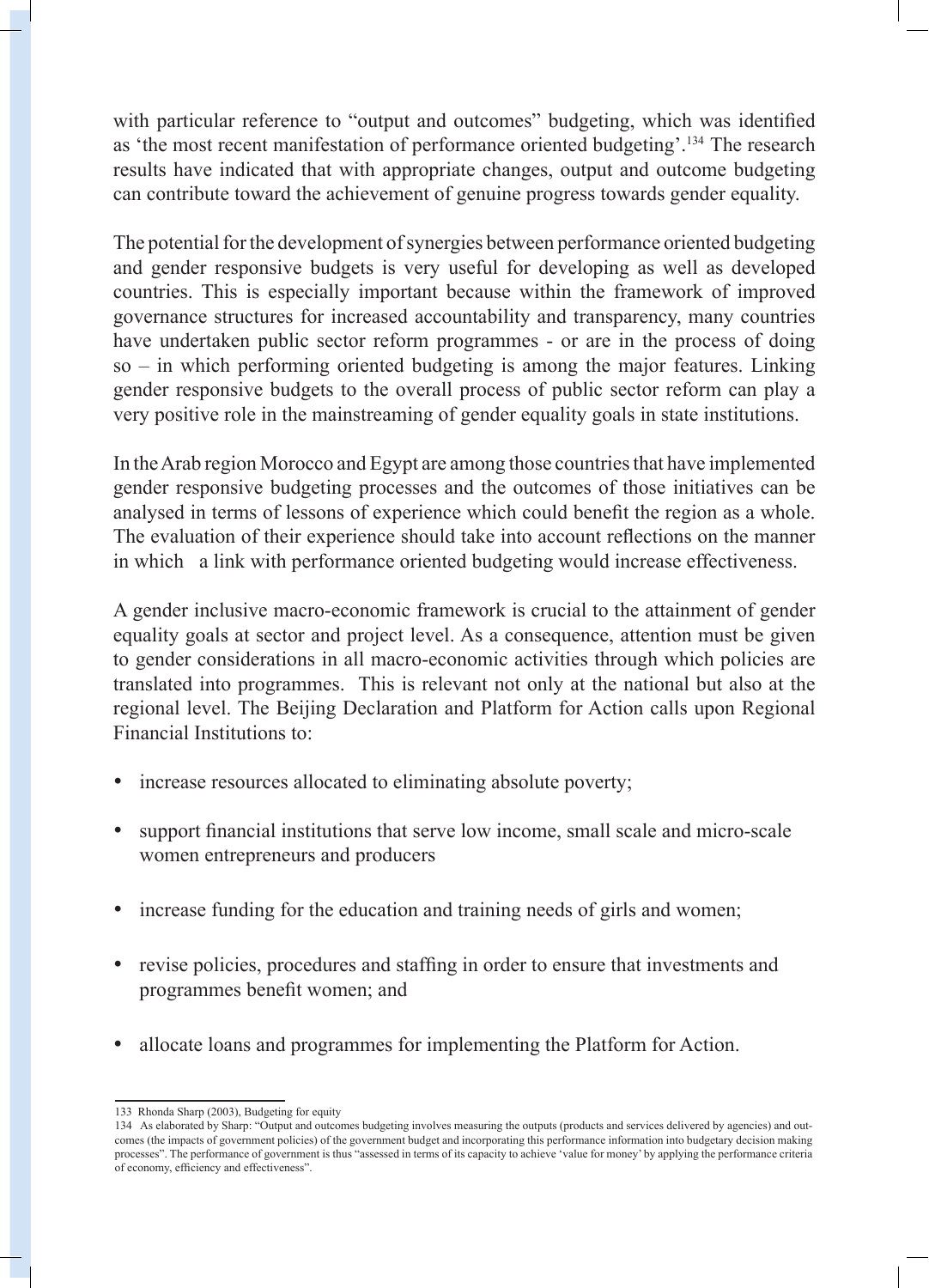Sharpening the tools of gender responsive budgeting practices will contribute to furthering the achievement these objectives.

### **3. Conclusion and Recommendations**

The governments and people of the Arab region must be relentless in their efforts to promote actions aimed at achieving gender equality as an integral component of the rights based approach to development in spite of the many challenges which are present.

As the 2004 Arab Human Development Report and other assessments show, women of the region have made outstanding contributions in a wide range of areas including in the arts, sciences, political life and other fields of endeavor which impact on national and regional development. Notwithstanding these achievements, major setbacks remain in respect of the status of women in the Arab and wider Muslim world in relation to their counterparts in western societies.

The issues outlined in this paper in addressing the matter of making policy responses more effective, are not intended to be exhaustive but merely to highlight what are considered to be some of the critical elements in translating gender equality policies into effective action by governments in collaboration with development partners at all levels.

The battle for gender equality must be fought and won in the public as well as the domestic sphere hence the emphasis that is placed on political will, and public education and re-socialization as core elements supportive of translating policies into action. Government efforts through the passage of legislation are necessary as they send a powerful signal of intent in terms of gender equality. Such vital measures are however most successful when supported by skilful advocacy on the part of state operatives in collaboration with activists in civil society in establishing the reform agenda and gaining broad-based public support. Modern media technology notably, television, the internet and other technologically-driven medium should be harnessed to give a fillip to the campaign for equality. The portrayal of positive and non-stereotypical images of women, especially on television, should be promoted. At the same time, traditional agencies of socialization such as the family and school must also be fully engaged in the process of bringing about attitudinal changes to cultural predispositions which regard women as inferior to men and foster gender-based discrimination.

The constant danger of the articulation of the goal of gender equality becoming a mere platitude or being perceived as such, can only be overcome by ensuring the impact of policies enunciated. One of the first steps in ensuring impact is to fully institutionalize, from an operational standpoint, the concept of gender mainstreaming in the formulation of policies and the planning and implementation of programmes. The significant body of knowledge that has been built-up on the subject as evidenced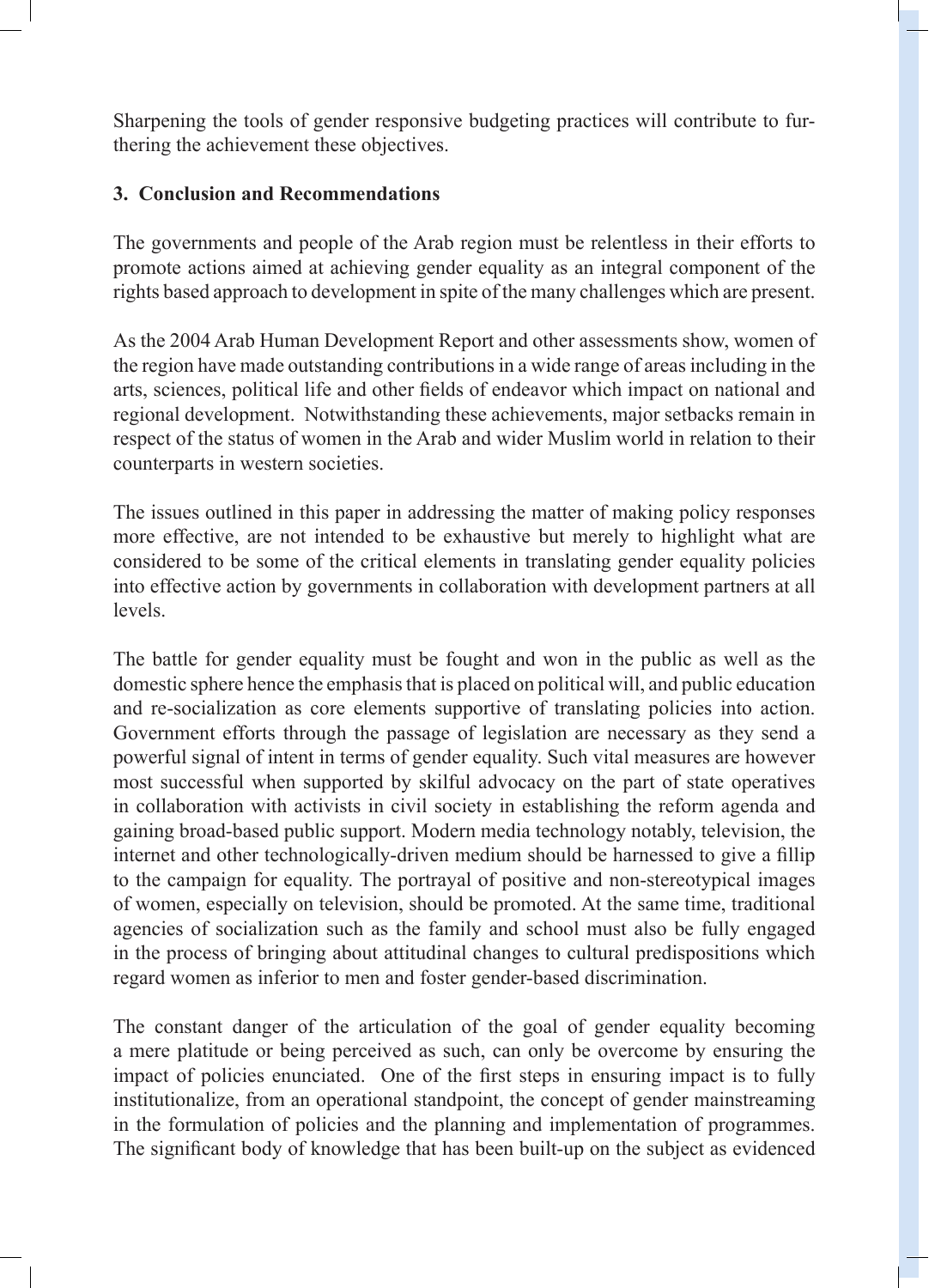by the available literature needs to be more effectively utilized in specific country and regional contexts. In this regard, the examples outlined in this paper are offered as practical illustrations of measures which can make gender mainstreaming efforts more effective, resulting in the desired policy outcomes and impact. These measures include:

- Murison's adoption of the SIDA model of three interrelated 'spheres' of gender mainstreaming into an overall strategy comprised of several elements.
- Gender Impact Assessment methodology as is currently practised by some member states of the European Union.
- Gender responsive budgeting techniques being implemented by several countries including some in the Arab region. Special note is taken of the broad context of public sector reform programmes and performance oriented (output and outcome) budgeting and its potential to enhance gender responsive budgeting.

As in most cases of successful implementation of development strategies, an approach that is tailored to country specific and in some instances regional conditions yields the best results. The "one-size-fit-all" approach is not being recommended in respect of the measures identified but the application of relevant principles and practices. Procedures should be modified as warranted based on particular contexts.

#### **Recommendations**

On the basis of the foregoing analysis and conclusions, the following recommendations are put forward to increase the effectiveness of policy responses:

- 1. Greater political commitment and policy coherence is necessary to advance the gender and development agenda. This has to be a collaborative effort between governments, civil society organizations and regional and international institutions. This political commitment and policy coherence is especially important in areas such as legislation, and engendering macro-economic policies and frameworks. In addition, reforms in favour of gender equality are enhanced within a framework where other governance issues such as accountability, transparency and deepening democracy are being addressed.
- 2. Increasing focus on public education and re-socialization must be integral components of policies, programmes and plans to advance the reform agenda for gender equality against the background of the social construction of gender relations. Gender equality cannot be truly realized without the involvement of the social institutions which influence and shape attitudes and behaviour in respect of gender roles. Both traditional and contemporary agencies of socialization must be fully incorporated in the public education and re-socialization process.